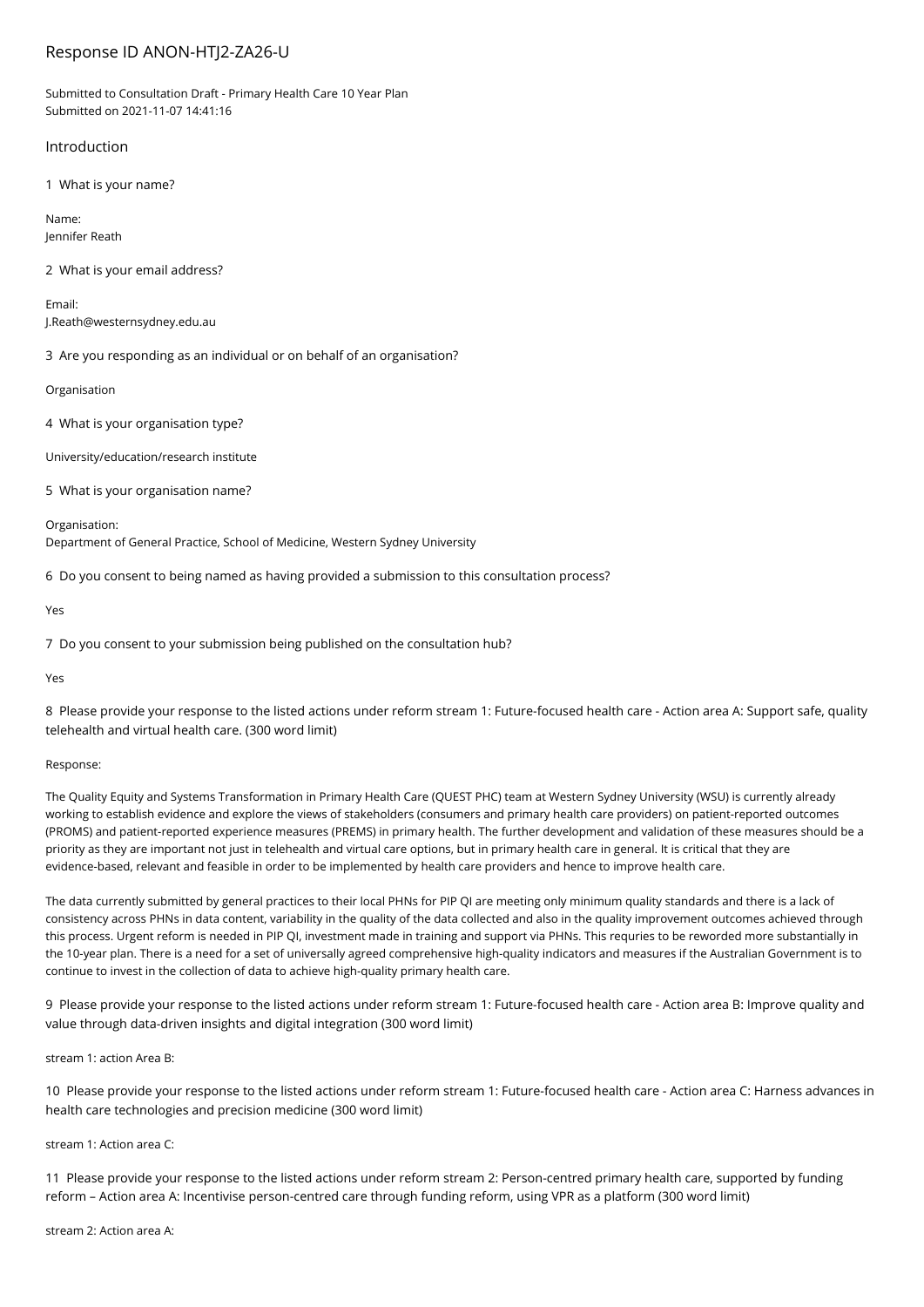We support voluntary patient registration (VPR) as a means of providing improved health care and agree that VPR needs to be financially supported with funding approaches informed by evidence and supported by ongoing evaluation of outcomes. We absolutely agree that current SIP and PIP indicators focused mainly on structures and processes and more outcome indicators (including PREMs, PROMs and clinical measures) are needed to provide more tangible benefits for primary health care patients. All action areas described in Stream 2 require research to provide evidence, test interventions and develop implementation and evaluation strategies.

12 Please provide your response to the listed actions under reform stream 2: Person-centred primary health care, supported by funding reform – Action area B: Boost multidisciplinary team-based care (300 word limit)

### stream 2: Action area B:

We agree the voluntary patient registration (VPR) is the platform to provide team based care. We also agree that funding reform is required to support team based care including funding of allied health care providers for contribution to team based care planning. Critically it is important that funding reform in this area is supported by development and implementation of team-based care quality indicators and measures. This requires an agreed set of indicators that are evidence-based, relevant and feasible in order to be implementable to improve care delivery.

13 Please provide your response to the listed actions under reform stream 2: Person-centred primary health care, supported by funding reform – Action area C: Close the Gap through a stronger community controlled sector (300 word limit)

### stream 2: Action area C:

14 Please provide your response to the listed actions under reform stream 2: Person-centred primary health care, supported by funding reform – Action area D: Improve access to primary health care in rural areas (300 word limit)

### stream 2: Action area D:

15 Please provide your response to the listed actions under reform stream 2: Person-centred primary health care, supported by funding reform – Action area E: Improve access to appropriate care for people at risk of poorer outcomes (300 word limit)

### stream 2: Action area E:

16 Please provide your response to the listed actions under reform stream 2: Person-centred primary health care, supported by funding reform – Action area F: Empower people to stay healthy and manage their own health care (300 word limit)

### stream 2: Action area F:

The diverse needs, differences in lived experience and culture appropriateness of culturally and linguistically diverse (CALD) and Aboriginal and Torres Strait Islander peoples should be included in the indicators and measures of high-quality primary health care. This requires an agreed set of indicators that are evidence-based, relevant and feasible in order to be implementable to improve care delivery.

17 Please provide your response to the listed actions under reform stream 3: Integrated care, locally delivered – Action area A: Joint planning and collaborative commissioning (300 word limit)

#### stream 3: Action area A:

18 Please provide your response to the listed actions under reform stream 3: Integrated care, locally delivered – Action area B: Research and evaluation to scale up what works (300 word limit)

### stream 3: Action area B:

19 Please provide your response to the listed actions under reform stream 3: Integrated care, locally delivered – Action area C: Cross-sectoral leadership (300 word limit)

### stream 3: Action area C:

## 20 Please provide any additional comments you have on the draft plan (1000 word limit)

### Additional comments:

It is great to see (in Section 2) that the 10-year plan has adopted the recommendation of the Steering Group to use the Quadruple Aim framework to provide overarching aims for the plan. We agree with all the enablers of the plan, particularly about people and funding reform. Patient-reported experience and outcome measures (PREMs and PROMs) will empower patients to have a voice and be engaged in their own care. Funding reform to better incentivise high-quality patient-centred care primary health care in Australian is critical but requires evidence-based, relevant and feasible indicators and measures agreed across primary health care stakeholders.

The QUEST PHC (Quality Equity and Systems Transformation in Primary Health Care) project, funded by Digital Health Cooperative Research Centre (Digital Health CRC), is a collaboration between Western Sydney University with eight PHNs across Australia. The project has developed a suite of evidence-based indicators and measures of high-quality general practice in the Australian context which aligned with the Quadruple Aim and include measures of 'structures', 'processes' and 'outcomes' according to the Donabedian framework. We will be exploring PREMs and PROMs with consumers to establish appropriate measures for the Australian primary health context. We will also be consulting with Aboriginal and Torres Strait Islander Health and